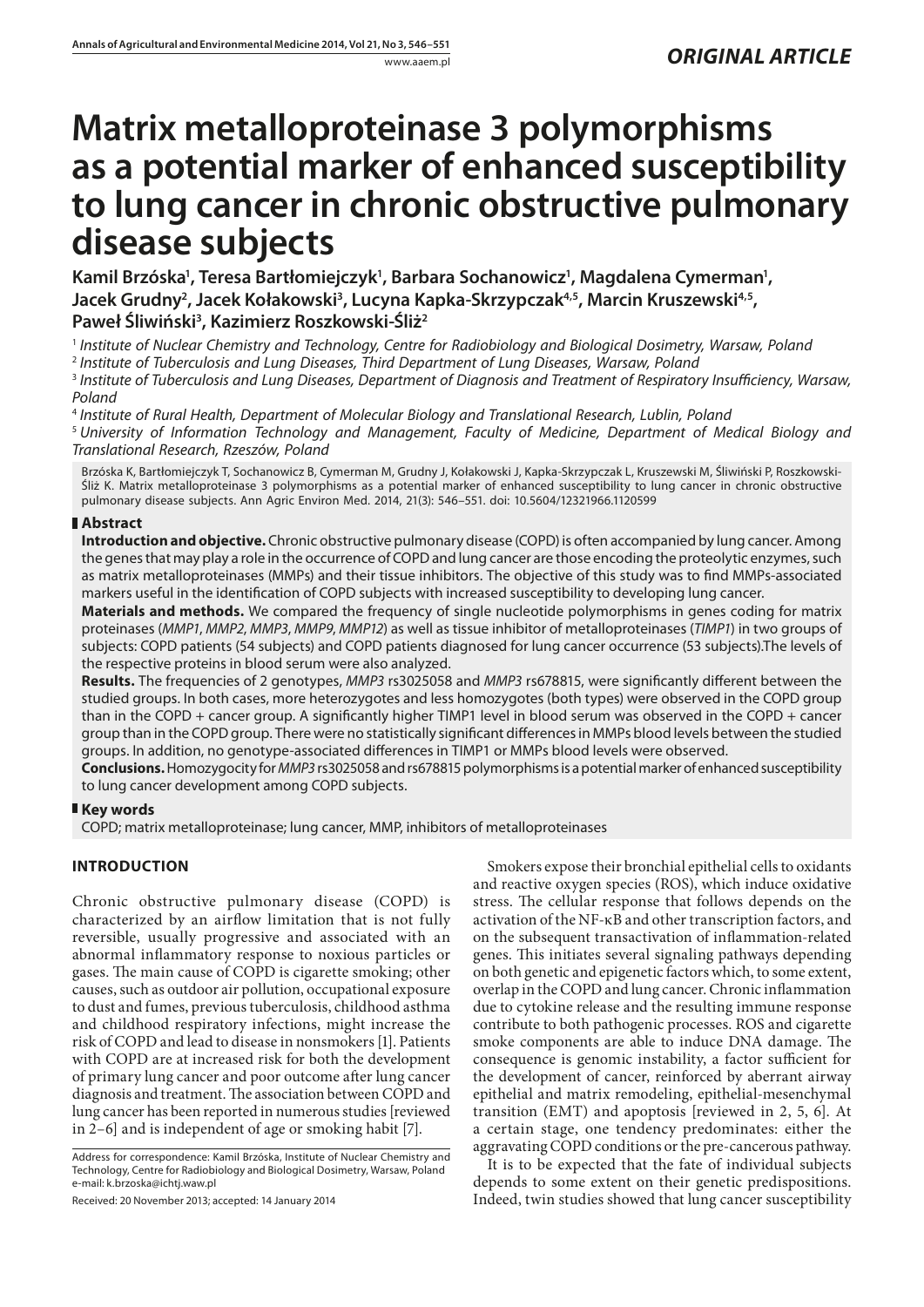Kamil Brzóska, Teresa Bartłomiejczyk, Barbara Sochanowicz, Magdalena Cymerman, Jacek Grudny, Jacek Kołakowski , et al. Matrix metalloproteinase 3 polymorphisms…

is inherited in about 15–25% of cases, whereas COPD is inherited in 40–77% [6]. Hence, the recent studies seek to define the genetic susceptibility factors that contribute to the individual susceptibility to COPD and/or lung cancer. So far, the only gene that has been definitively proved to influence COPD susceptibility is *SERPINA1* that encodes α1-antitrypsin [8]. Most of the candidate gene studies reporting genetic associations with COPD have not been consistently replicated, making it difficult to draw reliable conclusions. In the study performed by Castaldi et al. [9], 27 genetic variants were found to have adequate data for quantitative meta-analysis, and 4 among them were significantly associated with COPD susceptibility: *GSTM1* null variant, *TGFB1* rs1800470, *TNF* rs1800629 and *SOD3* rs1799896. Genome-wide association studies found regions and genes which partly overlap in both COPD and lung cancer, and correspond to the pathogenic pathways mentioned above [reviewed in 2, 5, 6]. This allows for the seeking of an association between single nucleotide polymorphisms (SNPs) in the critical genes. A list of candidate SNPs examined in 12 genes and the respective source information can be found in the paper by Young et al. [10]. In that study, the control group of 'resistant smokers' was compared with COPD and lung cancer groups.

However, since not all COPD subjects develop lung cancer, it is important to identify the factors that determine the individual cancer susceptibility/resistance in this group. Therefore, a comparison of the frequency of several SNPs in 2 groups of subjects: patients with COPD and patients with COPD + lung cancer was carried out. The SNPs under study were located in genes engaged in tissue remodeling that code the following matrix metalloproteinases (MMPs) and their inhibitors: matrix metalloproteinase 1 (MMP1), matrix metalloproteinase 2 (MMP2), matrix metalloproteinase 3 (MMP3), matrix metalloproteinase 9 (MMP9), matrix metalloproteinase 12 (MMP12), tissue inhibitor of metalloproteinases 1 (TIMP1) [11–18]. In addition to SNPs, the blood serum levels of the respective proteins were also analyzed.

#### **MATERIALS AND METHOD**

**DNA isolation and genotyping.** Genomic DNA was isolated from whole blood using QIAamp DNA Blood Mini Kit (Qiagen) according to the manufacturer's protocol. Certain polymorphisms were assessed by the polymerase chain reaction-restriction fragment length polymorphism (PCR-RFLP) technique. The PCR and RFLP conditions, together with the respective references, are presented in Table1. Other polymorphisms were assessed using TaqMan® SNP Genotyping Assays (Life Technologies) (Tab. 2). Thermal cycling was performed on the 7500 Real-Time PCR System (Life Technologies) using 100 ng DNA as a template. The initial denaturation cycle was at 95 °C for 10 minutes, followed by 40 cycles of 95 °C for 15 seconds and 60 °C for 1 minute. The data were collected and analysed using SDS 2.4 software (Life Technologies).

547

| Table 2. TaqMan SNP Genotyping Assays used in the study |  |  |
|---------------------------------------------------------|--|--|
|---------------------------------------------------------|--|--|

| Gene             | Polymorphism   | TagMan <sup>®</sup> SNP Genotyping Assay ID |  |
|------------------|----------------|---------------------------------------------|--|
| TIMP1            | A/G rs6609533  | $C$ 2459015 10                              |  |
| MMP1             | C/T rs1938901  | $C$ 3012119 30                              |  |
| MMP <sub>2</sub> | C/T rs1030868  | $C$ 3225949 1                               |  |
|                  | A/C rs7201     | $C$ 3225976 10                              |  |
| MMP3             | $C/G$ rs678815 | $C$ 3047716 10                              |  |
| MMP9             | A/T rs3918241  | C 29689865 10                               |  |

**Estimation of MMPs and TIMP1 levels.** The levels of TIMP1, MMP1, MMP2, MMP3, MMP9 proteins in the serum samples were determined by the following ELISA tests according to the manufacturer's protocols: TIMP1, active and pro-MMP2 (total MMP2) Quantikine ELISA Kit (R&D System Inc.); MMP1, MMP 3 and MMP9 (Merck Millipore – Calbiochem).

**Statistical analysis.** Differences in the protein levels in the serum between the subjects with COPD and those with COPD and lung cancer were analysed by Mann-Whitney U-test. The distributions of genotypes in the studied groups were compared using  $\chi^2$  test. In all tests significance was accepted at p<0.05. All statistical analyses were performed using Statistica 7 software (StatSoft).

#### **RESULTS**

The COPD + lung cancer (53 patients) and COPD-only (54 patients) groups were recruited among the clinic patients normalized according to gender, age, smoking habit and

**Table 1.** PCR primers and RFLP conditions for polymorphisms assessed by PCR-RFLP technique

| Polymorphism          | PCR primers and annealing temperature (Ta)                                                             | PCR product<br>size | Restriction enzyme | Fragments identifying<br>genotypes (base pairs)                       | Reference |
|-----------------------|--------------------------------------------------------------------------------------------------------|---------------------|--------------------|-----------------------------------------------------------------------|-----------|
| -1607 1G/2G rs1799750 | F 5'-TGACTTTTAAAACATAGTCTATGTTCA-3'<br>R 5'-TCTTGGATTGATTTGAGATAAGTCATAGC-3'<br>$Ta = 53^{\circ}C$     | 269 <sub>bp</sub>   | Alul (Fermentas)   | $1G/1G = 241 + 28$<br>$1G/2G = 269 + 241 + 28$<br>$2G/2G = 269$       | [41]      |
| 6A/5A rs3025058       | F 5'-GGTTCTCCATTCCTTTGATGGGGGGAAAGA-3'<br>R 5'-CTTCCTGGAATTCACATCACTGCCACCACT-3'<br>$Ta = 63^{\circ}C$ | 129 <sub>bp</sub>   | Psyl (Fermentas)   | $6A/6A = 129$<br>$6A/5A = 129 + 97 + 32$<br>$5A/5A = 97 + 32$         | [42]      |
| -1562 C/T rs3918242   | F 5'-GCCTGGCACATAGTAGGCCC-3'<br>R 5'-CTTCCTAGCCAGCCGGCATC -3'<br>$Ta = 65^{\circ}C$                    | 435 bp              | Pael (Fermentas)   | $C/C = 435$<br>$C/T = 435 + 247 + 188$<br>$T/T = 247 + 188$           | $[43]$    |
| -82 A/G rs2276109     | F 5'-GAGATAGTCAAGGGATGATATCAGC-3'<br>R 5'-AAGAGCTCCAGAAGCAGTGG-3'<br>$Ta = 60^{\circ}C$                | 199 bp              | Pvull (Fermentas)  | $A/A = 199$<br>$A/G = 199 + 175 + 24$<br>$G/G = 175 + 24$             | [44]      |
| Asn357Ser rs652438    | F 5'-GGGATAATTTGGCTCTGGTCTTCAA-3'<br>R 5'-CCATGGGAACCATAGAAAAGA-3'<br>$Ta = 55^{\circ}C$               | $204$ bp            | Munl (Fermentas)   | $Asn/Asn = 180 + 24$<br>$Asn/Ser = 204 + 180 + 24$<br>$Ser/Ser = 204$ | $[44]$    |
|                       |                                                                                                        |                     |                    |                                                                       |           |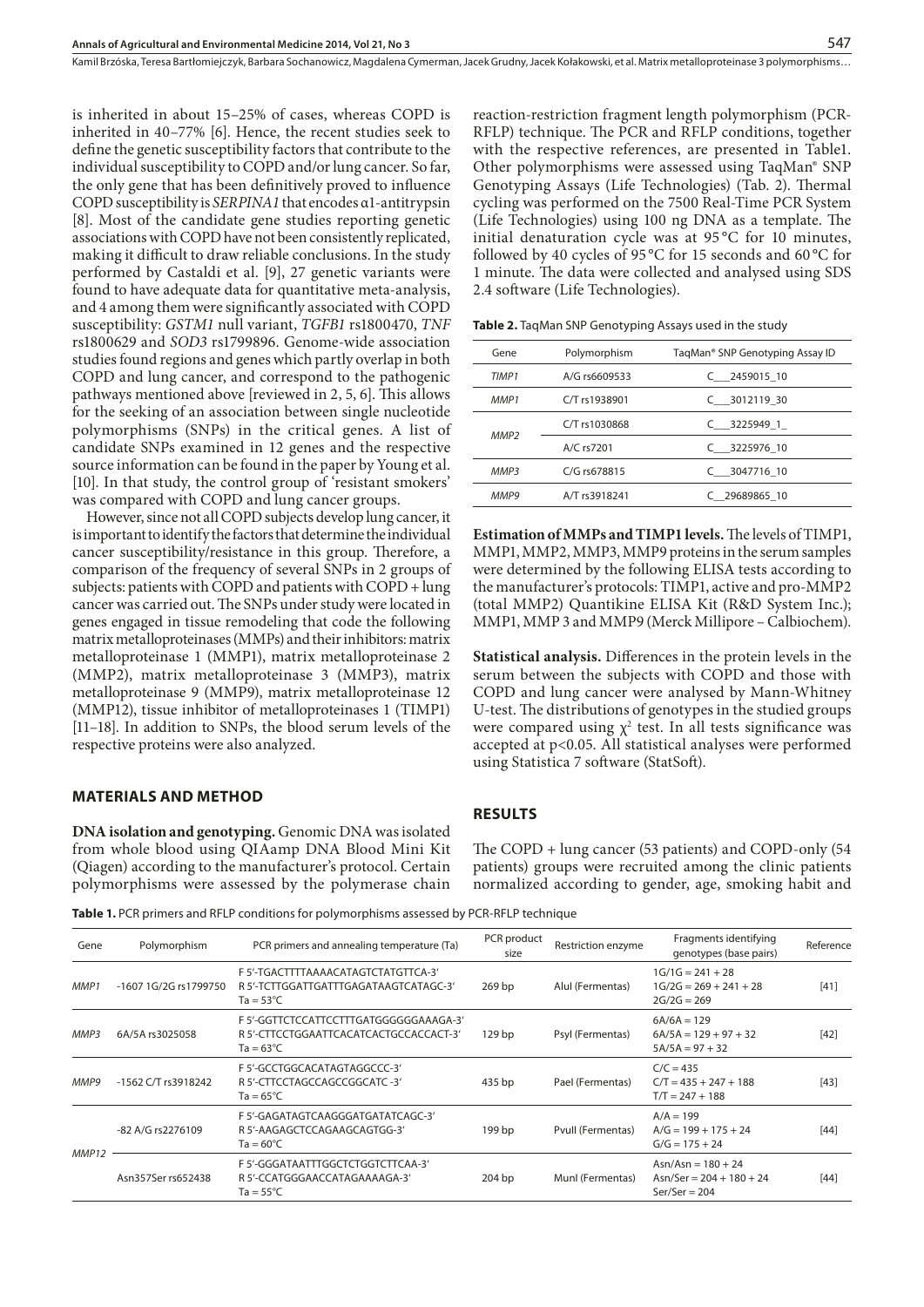diagnosed disease. The detailed characteristics of the subject groups were presented in a previous paper [19].

548

**Genotype distribution.** The *TIMP1* and *MMP*s genotypes distribution for COPD and COPD + cancer groups are shown in Table 3. The frequencies of both *MMP3* genotypes were significantly different between the studied groups. In both cases, more heterozygotes and less homozygotes (both types) were observed in the COPD group than in the COPD + cancer group. In the case of *MMP12* rs2276109 polymorphism, a higher frequency of G allele in the COPD + cancer group was observed, but this tendency was not

**Table 3.** Distribution of genotypes in the studied groups of patients. The results for the polymorphisms marked with asterisks were published in the previous paper [19]

| Genotype         | COPD + cancer $n=53$ (%) | COPD<br>$n=54(%)$ | $x^2$ test |  |
|------------------|--------------------------|-------------------|------------|--|
| TIMP1 rs6609533  |                          |                   |            |  |
| G/G              | 28 (52.83)               | 27 (50.00)        | $p=0.770$  |  |
| A/G              | 25 (47.17)               | 27 (50.00)        |            |  |
| MMP1 rs1799750*  |                          |                   |            |  |
| 1G/1G            | 12 (22.64)               | 17 (31.48)        | $p=0.492$  |  |
| 1G/2G            | 26 (49.06)               | 21 (38.89)        |            |  |
| 2G/2G            | 15 (28.30)               | 16 (29.63)        |            |  |
| MMP1 rs1938901   |                          |                   |            |  |
| C/C              | 27 (50.94)               | 28 (51.85)        | $p=0.741$  |  |
| C/T              | 21 (39.62)               | 23 (42.59)        |            |  |
| T/T              | 5(9.43)                  | 3(5.56)           |            |  |
| MMP2 rs1030868   |                          |                   |            |  |
| C/C              | 23 (43.40)               | 24 (44.44)        |            |  |
| C/T              | 22 (41.51)               | 26 (48.15)        | $p=0.432$  |  |
| T/T              | 8 (15.09)                | 4(7.41)           |            |  |
| MMP2 rs7201      |                          |                   |            |  |
| A/A              | 18 (33.96)               | 21 (38.89)        |            |  |
| A/C              | 25 (47.17)               | 23 (42.59)        | p=0.859    |  |
| C/C              | 10 (18.87)               | 10 (18.52)        |            |  |
| MMP3 rs3025058*  |                          |                   |            |  |
| 5A/5A            | 16 (30.19)               | 9(16.67)          |            |  |
| 5A/6A            | 19 (35.85)               | 36 (66.67)        | $p=0.006$  |  |
| 6A/6A            | 18 (33.96)               | 9(16.67)          |            |  |
| MMP3 rs678815    |                          |                   |            |  |
| G/G              | 16 (30.19)               | 11 (20.37)        |            |  |
| C/G              | 19 (35.85)               | 34 (62.96)        | p=0.017    |  |
| C/C              | 18 (33.96)               | 9(16.67)          |            |  |
| MMP9 rs3918242*  |                          |                   |            |  |
| C/C              | 42 (79.25)               | 40 (74.07)        |            |  |
| C/T              | 11 (20.75)               | 13 (24.07)        | p=0.547    |  |
| T/T              | 0(0)                     | 1(1.85)           |            |  |
| MMP9 rs3918241   |                          |                   |            |  |
| T/T              | 42 (79.25)               | 36 (66.67)        | $p=0.254$  |  |
| A/T              | 11 (20.75)               | 17 (31.48)        |            |  |
| A/A              | 0(0)                     | 1(1.85)           |            |  |
| MMP12 rs652438*  |                          |                   |            |  |
| Asn/Asn          | 51 (96.23)               | 49 (90.74)        | p=0.251    |  |
| Asn/Ser          | 2(3.77)                  | 5(9.26)           |            |  |
| MMP12 rs2276109* |                          |                   |            |  |
| A/A              | 36 (67.92)               | 46 (85.19)        | p=0.054    |  |
| A/G              | 14 (26.42)               | 8 (14.81)         |            |  |
| G/G              | 3(5.66)                  | 0(0)              |            |  |

statistically significant (p=0.054). There were no statistically significant differences between the groups for the other *MMP* or *TIMP1* polymorphisms.

**TIMP1 and MMP's levels in blood serum.** The blood serum levels of TIMP1 and MMPs were assessed using dedicated ELISA kits. A significantly higher TIMP1 level was observed in the COPD + cancer group in comparison with the COPD group (Fig. 1). There were no statistically significant differences in MMPs levels between the studied groups (Fig. 2). In addition, no genotype-associated differences in TIMP1 or MMPs levels were observed (data not shown).



**Figure 1.** Box plots of mean TIMP1 levels in blood serum of the 2 groups of subjects: with COPD or COPD and lung cancer. In the box plots, the middle square represents the mean, the boxes denote standard error and the whiskers denote standard deviation. Significantly different in Mann-Whitney U-test, p < 0.01

#### **DISCUSSION**

A recent report indicates that previous lung disease (chronic bronchitis, emphysema, pneumonia, and tuberculosis) influences the lung cancer risk independently of smoking habit, and that these diseases are important for estimating individual risk of lung cancer [20]. On the other hand, Gierada et al. [21] reported a lack of association between emphysema and lung cancer. Nevertheless, the airway epithelial damage caused by exposure to cigarette smoke and the consequent inflammation, seem to be important factors in the development of tissue remodeling, dysfunction of apoptosis and promotion of angiogenesis.

Among a wide range of genes that may play a role in the occurrence of COPD and lung cancer are those encoding the proteolytic enzymes, such as matrix metalloproteinases, and their tissue inhibitors. MMPs are involved in a stromal connective tissue remodeling in inflammatory processes and necrosis, and facilitate angiogenesis and tumour growth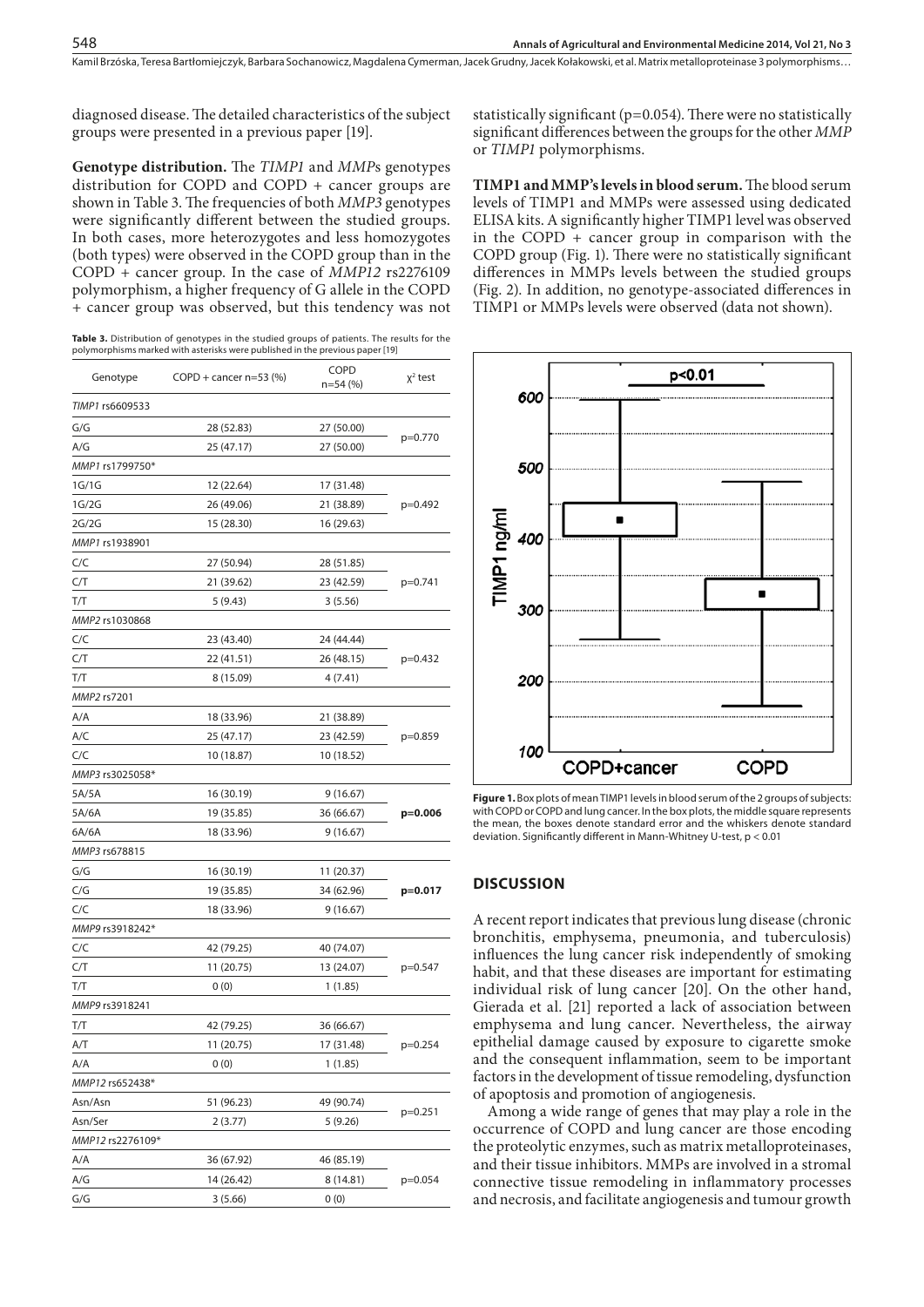Kamil Brzóska, Teresa Bartłomiejczyk, Barbara Sochanowicz, Magdalena Cymerman, Jacek Grudny, Jacek Kołakowski, et al. Matrix metalloproteinase 3 polymorphisms…



**Figure 2.** Box plots of mean MMPs levels in blood serum in the 2 groups of subjects: with COPD or COPD and lung cancer. (A) MMP1: (B) MMP2: (C) MMP3: (D) MMP9. In the box plots, the middle square represents the mean, the boxes denote standard error and the whiskers denote standard deviation. The differences are not statistically significant

[reviewed in 11, 13–15, 22, 23]; e.g. MMP9 and MMP12 belong to the markers of epithelial-mesenchymal transition [24, 25] that is involved in tumour growth [26], and COPD progression.

In the majority of studies, the significance of various *MMPs* polymorphisms for lung cancer risk or COPD was estimated by comparing healthy subjects with COPD or cancer patients. Overexpression of *MMP1* was associated with tumour invasion and metastasis formation [27]. Su et al. suggested that the *MMP1* polymorphism -1607 1G/2G rs1799750 and certain haplotypes of *MMP3* and *MMP12* may lead to an increased risk of lung cancer among non-smoking males [17, 18]. *MMP1* -1607 1G/2G rs1799750 polymorphism in relation to lung cancer risk was also examined by other authors and found to be significantly associated [28, 29]. Associations between *MMP2* C735T and C1306T polymorphisms and lung cancer risk were found in Asians but not in Caucasians [30]. In the study performed by Peng et al., *MMP2* rs2285053 T allele was associated with lower risk of lung cancer, whereas for all examined cancer types, *MMP2* rs243865, *MMP2* rs2285053 and *MMP7* rs11568818 were supposed to play allele-specific roles in cancer development [31]. According to this analysis, *MMP9* rs3918242 may not be a major risk

factor for most cancer types [31]. However, in another study, the same *MMP9* rs3918242 polymorphism was associated with lower risk of lung cancer [32], similar to *MMP8* +17C/G rs2155052 polymorphism [33] and *MMP2* C1306T or C735T [34]. Also, *MMP9* P574R and R279Q polymorphisms were indicated as potential biomarkers for lung cancer and metastasis [35].

Whereas these studies are warranted by a small number of subjects and require confirmation in a larger population, they also suggest the important role of MMPs as initiators of carcinogenesis in lung cancer. They also point to the important role of the tissue inhibitors of metalloproteinases, alpha 1-antitrypsin, alpha2-macroglobulin and other protease inhibitors, which modulate the proteinases activity [8, 23].

In contrast to the above mentioned studies, in the presented study comparison was made between the occurrence of the *MMPs* and *TIMP1* polymorphisms in COPD patients and COPD patients developing lung cancer. Among the SNPs examined (Tab. 3), the only difference between the subject groups was found in the distribution of the two *MMP3* polymorphic alleles (*MMP3* rs3025058 and *MMP3* rs678815). In both cases, more heterozygotes and less homozygotes (both types) were observed in the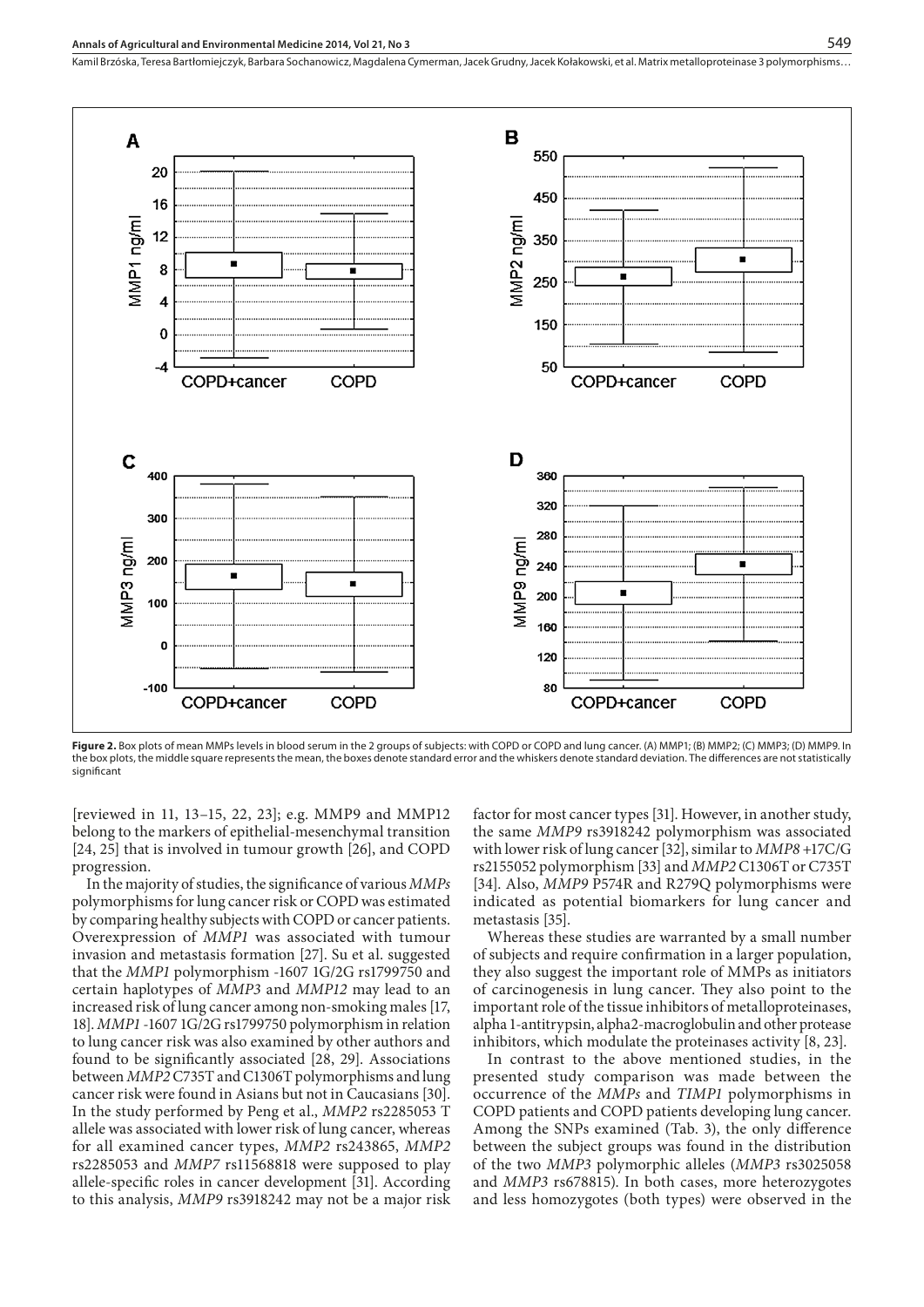Kamil Brzóska, Teresa Bartłomiejczyk, Barbara Sochanowicz, Magdalena Cymerman, Jacek Grudny, Jacek Kołakowski , et al. Matrix metalloproteinase 3 polymorphisms…

COPD group than in the COPD  $+$  cancer group. This is compatible with the notion that heterozygocity for *MMP3* polymorphisms reduces the risk of cancer, a phenomenon called 'heterozygote advantage'. According to Sellis et al., the heterozygote advantage is displayed by 'a substantial proportion of adaptive mutations'[36]. This effect stems from the susceptibility of heterozygotes to the invasion of new adaptive mutations.

Interestingly, MMP3 (also known as stromelysin2) belongs to proteases that are preferentially inhibited by TIMP1 [13]. A significantly higher TIMP1 level in blood serum was observed in the COPD + cancer group than in the COPD group (Fig. 1). As MMPs are involved in cancer growth and metastasis, their inhibitors seem to be suitable candidates for therapeutic factors [37, 38]. Hence, TIMP1 is typically associated with the inhibition of MMP induced cancer cell invasion. However, TIMP1 is overexpressed in many malignancies and alters the expression of approximately 600 genes *in vivo*, including *MMP1* and *MMP13* [39]. In parallel, the growth-stimulating function of TIMP1 has been described and explained in molecular terms [40]. Therefore, the high TIMP1 level found in subjects from the COPD + cancer group most probably reflects the progress of the malignancy.

#### **CONCLUSIONS**

The results of the presented study suggest that the homozygocity for *MMP3* rs3025058 and rs678815 polymorhisms is a potential marker of enhanced susceptibility to lung cancer development among COPD subjects. More extensive study including a larger cohort of patients is needed to confirm this relationship.

#### **Acknowledgements**

This work was supported by the Grant No. N402 109 32/3503 from the Ministry of Science and Higher Education in Warsaw.

The authors thank Prof. Irena Szumiel for discussion and assistance in writing the manuscript.

#### **Declaration of Interest**

The authors declare that they have no conflict of interest.

#### **REFERENCES**

- 1. Eisner MD, Anthonisen N, Coultas D, Kuenzli N, Perez-Padilla R, Postma D, et al. An official American Thoracic Society public policy statement: Novel risk factors and the global burden of chronic obstructive pulmonary disease. Am J Respir Crit Care Med. 2010; 182(5): 693–718.
- 2. Adcock IM, Caramori G, Barnes PJ. Chronic obstructive pulmonary disease and lung cancer: new molecular insights. Respiration. 2011; 81(4): 265–284.
- 3. Decramer M, Rennard S, Troosters T, Mapel DW, Giardino N, Mannino D, et al. COPD as a lung disease with systemic consequences--clinical impact, mechanisms, and potential for early intervention. COPD. 2008; 5(4): 235–256.
- 4. Decramer M, Janssens W, Miravitlles M. Chronic obstructive pulmonary disease. Lancet. 2012; 379(9823): 1341–1351.
- 5. Yang IA, Relan V, Wright CM, Davidson MR, Sriram KB, Savarimuthu Francis SM, et al. Common pathogenic mechanisms and pathways in the development of COPD and lung cancer. Expert Opin Ther Targets. 2011; 15(4): 439–456.
- 6. Young RP, Hopkins RJ. How the genetics of lung cancer may overlap with COPD. Respirology. 2011; 16(7): 1047–1055.
- 7. Skillrud DM, Offord KP, Miller RD. Higher risk of lung cancer in chronic obstructive pulmonary disease. A prospective, matched, controlled study. Ann Intern Med. 1986; 105(4): 503–507.
- 8. Stoller JK, Aboussouan LS. Alpha1-antitrypsin deficiency. Lancet. 2005; 365(9478): 2225–2236.
- 9. Castaldi PJ, Cho MH, Cohn M, Langerman F, Moran S, Tarragona N, et al. The COPD genetic association compendium: a comprehensive online database of COPD genetic associations. Hum Mol Genet. 2010; 19(3): 526–534.
- 10. Young RP, Hopkins RJ, Whittington CF, Hay BA, Epton MJ, Gamble GD. Individual and cumulative effects of GWAS susceptibility loci in lung cancer: associations after sub-phenotyping for COPD. PLoS One. 2011; 6(2): e16476.
- 11. Churg A, Zhou S, Wright JL. Series "matrix metalloproteinases in lung health and disease": Matrix metalloproteinases in COPD. Eur Respir J. 2012; 39(1): 197–209.
- 12. Elkington PT, Friedland JS. Matrix metalloproteinases in destructive pulmonary pathology. Thorax. 2006; 61(3): 259–266.
- 13. Hua H, Li M, Luo T, Yin Y, Jiang Y. Matrix metalloproteinases in tumorigenesis: an evolving paradigm. Cell Mol Life Sci. 2011; 68(23): 3853–3868.
- 14. Loffek S, Schilling O, Franzke CW. Series "matrix metalloproteinases in lung health and disease": Biological role of matrix metalloproteinases: a critical balance. Eur Respir J. 2011; 38(1): 191–208.
- 15. Manicone AM, McGuire JK. Matrix metalloproteinases as modulators of inflammation. Semin Cell Dev Biol. 2008; 19(1): 34–41.
- 16. Oikonomidi S, Kostikas K, Tsilioni I, Tanou K, Gourgoulianis KI, Kiropoulos TS. Matrix metalloproteinases in respiratory diseases: from pathogenesis to potential clinical implications. Curr Med Chem. 2009; 16(10): 1214–1228.
- 17. Su L, Zhou W, Park S, Wain JC, Lynch TJ, Liu G, et al. Matrix metalloproteinase-1 promoter polymorphism and lung cancer risk. Cancer Epidemiol Biomarkers Prev. 2005; 14(3): 567–570.
- 18. Su L, Zhou W, Asomaning K, Lin X, Wain JC, Lynch TJ, et al. Genotypes and haplotypes of matrix metalloproteinase 1, 3 and 12 genes and the risk of lung cancer. Carcinogenesis. 2006; 27(5): 1024–1029.
- 19. Grudny J, Kolakowski J, Kruszewski M, Szopinski J, Sliwinski P, Wiatr E, et al. Association of genetic dependences between lung cancer and chronic obstructive pulmonary disease. Pneumonol Alergol Pol. 2013; 81(4): 308–318.
- 20. Brenner DR, Boffetta P, Duell EJ, Bickeboller H, Rosenberger A, McCormack V, et al. Previous lung diseases and lung cancer risk: a pooled analysis from the International Lung Cancer Consortium. Am J Epidemiol. 2012; 176(7): 573–585.
- 21. Gierada DS, Guniganti P, Newman BJ, Dransfield MT, Kvale PA, Lynch DA, et al. Quantitative CT assessment of emphysema and airways in relation to lung cancer risk. Radiology. 2011; 261(3): 950–959.
- 22. Dejonckheere E, Vandenbroucke RE, Libert C. Matrix metalloproteinase8 has a central role in inflammatory disorders and cancer progression. Cytokine Growth Factor Rev. 2011; 22(2): 73–81.
- 23. Mocchegiani E, Giacconi R, Costarelli L. Metalloproteases/antimetalloproteases imbalance in chronic obstructive pulmonary disease: genetic factors and treatment implications. Curr Opin Pulm Med. 2011; 17 (Suppl. 1): S11-S19.
- 24. Yao H, Rahman I. Current concepts on the role of inflammation in COPD and lung cancer. Curr Opin Pharmacol. 2009; 9(4): 375–383.
- 25. Zeisberg M, Neilson EG. Biomarkers for epithelial-mesenchymal transitions. J Clin Invest. 2009; 119(6): 1429–1437.
- 26. Singh A, Settleman J. EMT, cancer stem cells and drug resistance: an emerging axis of evil in the war on cancer. Oncogene. 2010; 29(34): 4741–4751.
- 27. Feng X, Wu Z, Wu Y, Hankey W, Prior TW, Li L, et al. Cdc25A regulates matrix metalloprotease 1 through Foxo1 and mediates metastasis of breast cancer cells. Mol Cell Biol. 2011; 31(16): 3457–3471.
- 28. Liu L, Wu J, Wu C, Wang Y, Zhong R, Zhang X, et al. A functional polymorphism (-1607 1G-->2G) in the matrix metalloproteinase-1 promoter is associated with development and progression of lung cancer. Cancer. 2011; 117(22): 5172–5181.
- 29. Xiao XY, Wang XD, Zang DY. MMP1–1607 1G/2G polymorphism and lung cancer risk: a meta-analysis. Tumour Biol. 2012; 33(6): 2385–2392.
- 30. Guo XT, Wang JF, Zhang LY, Xu GQ. Quantitative assessment of the effects of MMP-2 polymorphisms on lung carcinoma risk. Asian Pac J Cancer Prev. 2012; 13(6): 2853–2856.
- 31. Peng B, Cao L, Ma X, Wang W, Wang D, Yu L. Meta-analysis of association between matrix metalloproteinases 2, 7 and 9 promoter polymorphisms and cancer risk. Mutagenesis. 2010; 25(4): 371–379.